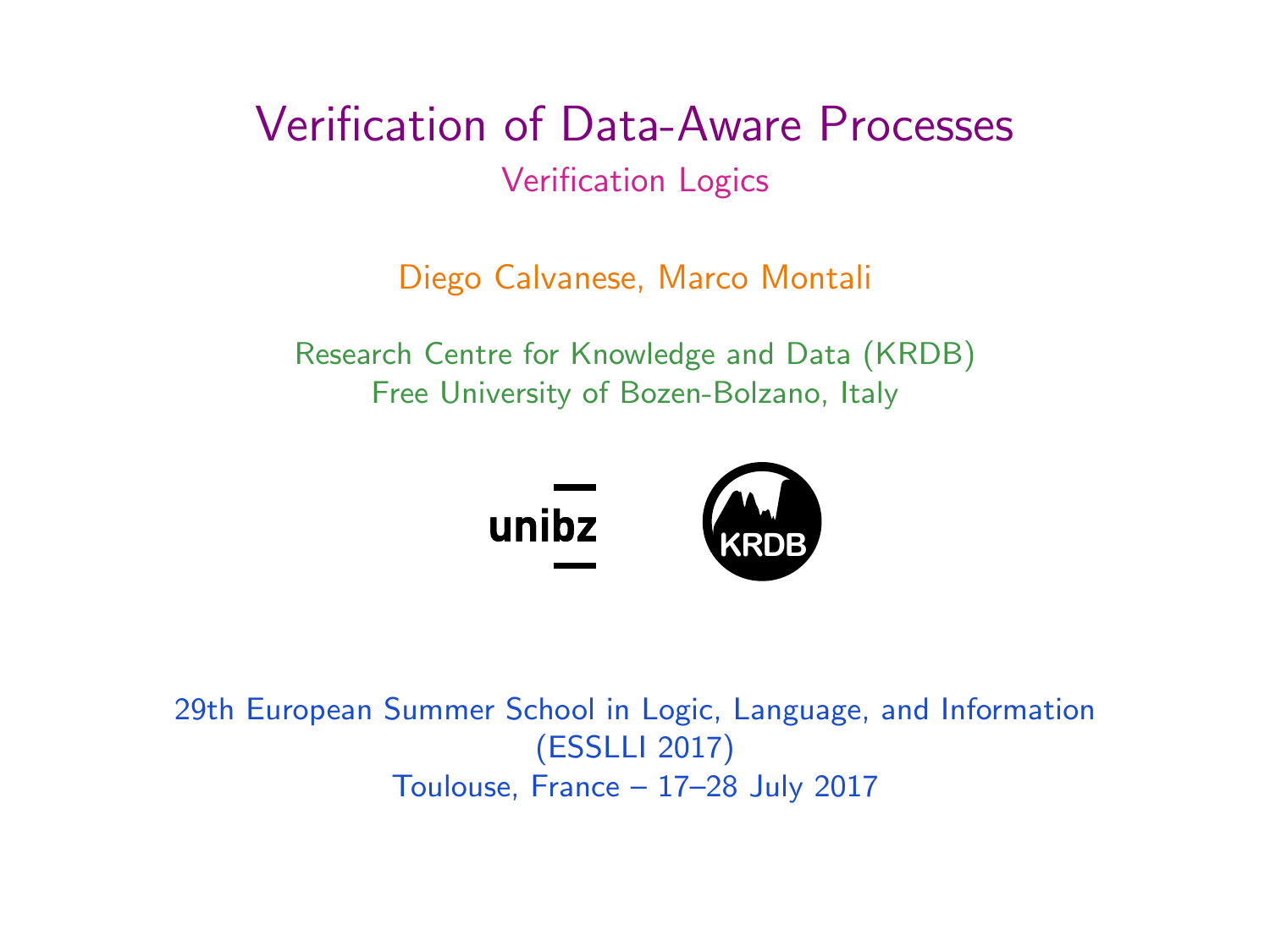<span id="page-1-0"></span>

| Logics  | First-order $\mu$ -Calculus | Restricted $\mu$ -calculi | First-order I TI |
|---------|-----------------------------|---------------------------|------------------|
| Outline |                             |                           |                  |

- [First-order](#page-5-0)  $\mu$ -Calculus
- [History and Persistence-Preserving](#page-9-0)  $\mu$ -Calculus
- **[First-order Linear Temporal Logics](#page-13-0)**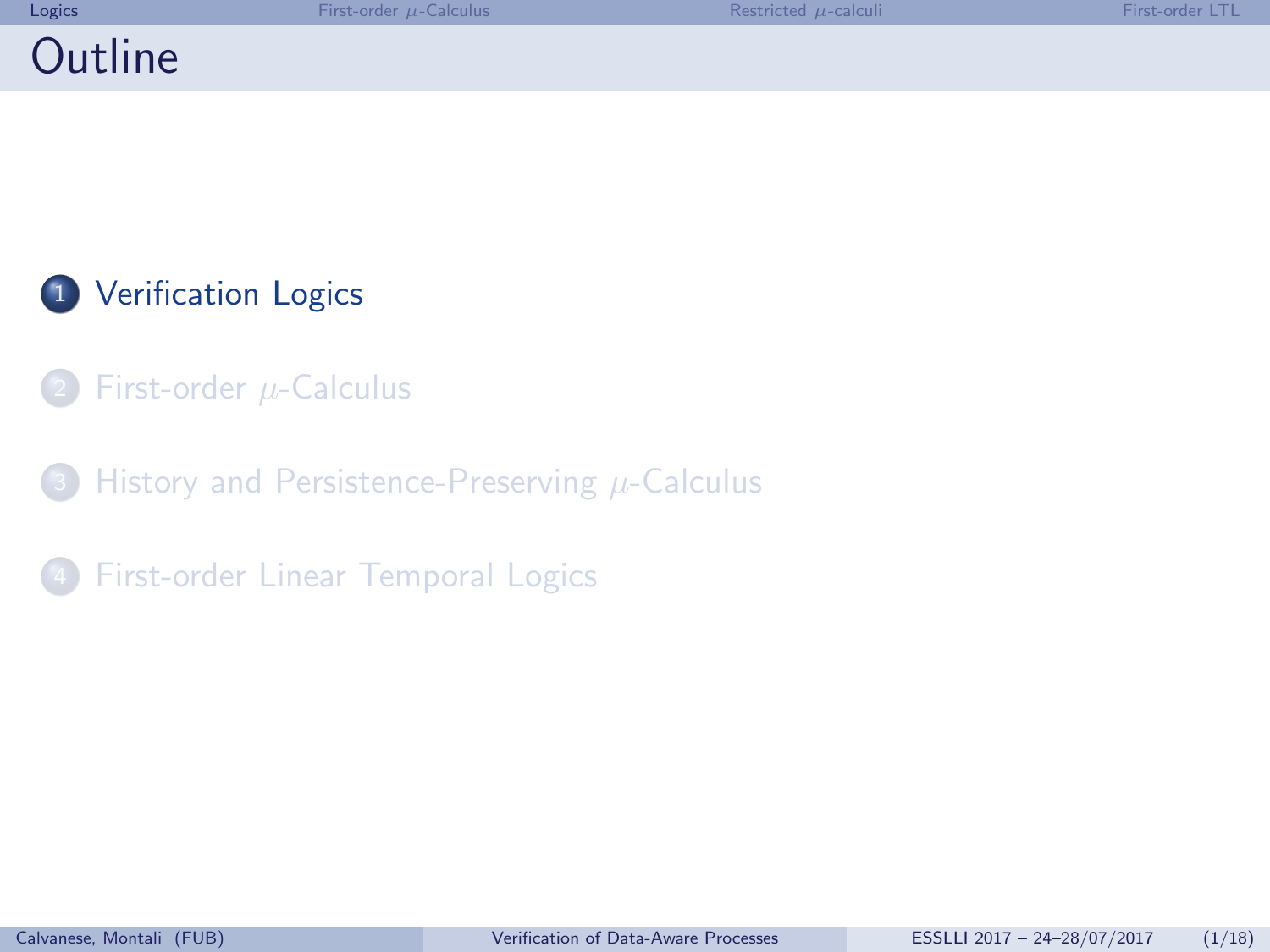Temporal/dynamic logics expressing (un)desired properties about the dynamic system of interest.

- Branching-time logics are directly interpreted over the transition system. Notable examples:  $CTL$ ,  $\mu$ -calculus
- Linear-time logics are interpreted over the runs represented by the transition system. A property holds over the transition system if it is true in every run. Notable example: LTL

We consider in particular LTL and  $\mu$ -calculus  $(\mu \mathcal{L})$  as two representative verification logics.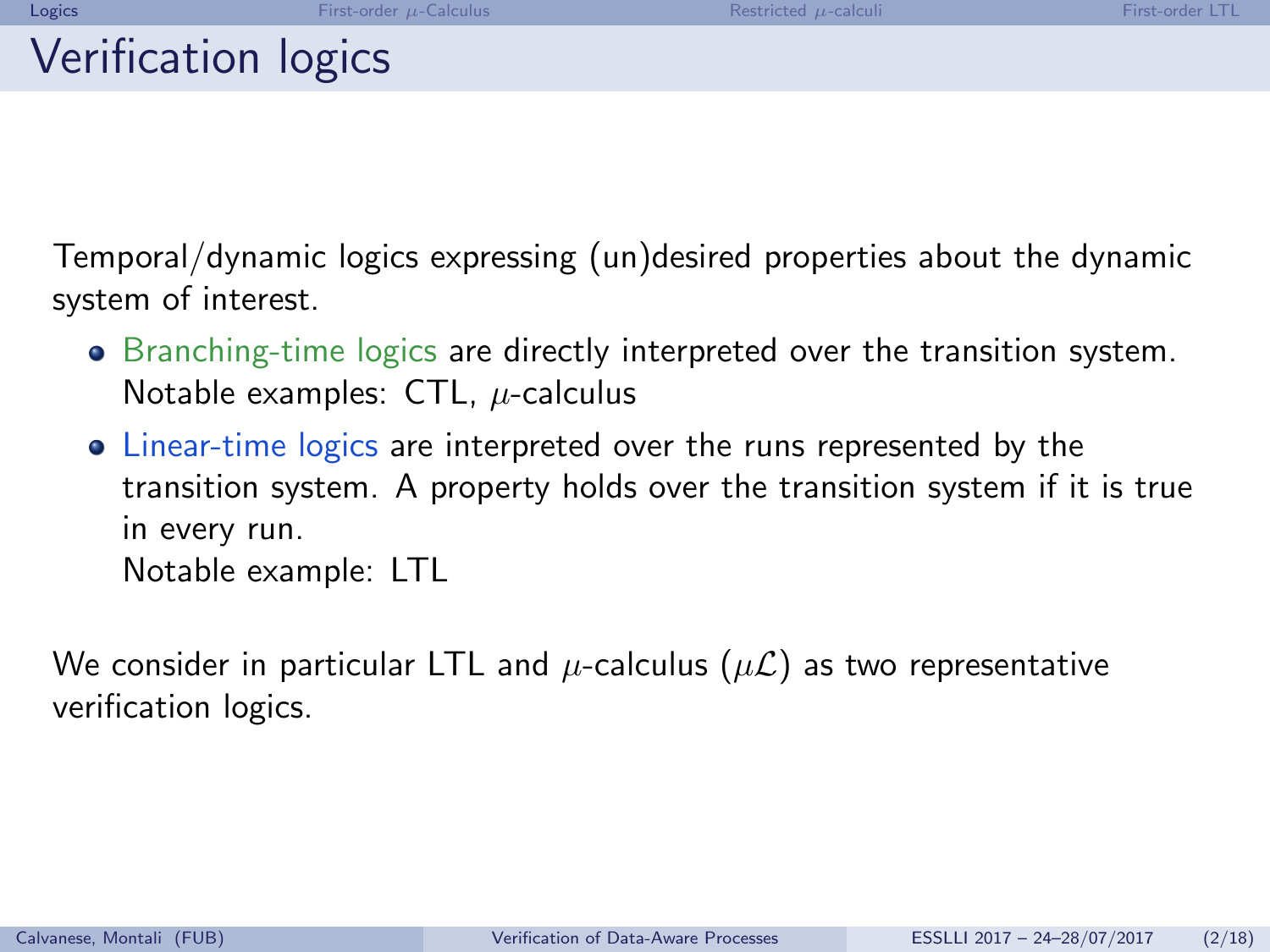## The verification logic  $\mu\mathcal{L}$

Remember that  $\mu\mathcal{L}$ :

- $\bullet$  Is equipped with two local temporal operators to move over one  $($   $\langle \rangle)$  or all ([-]) successors of the current state.
- Employs fixpoint constructs to express sophisticated properties defined via induction or co-induction.
- Subsumes virtually all propositional temporal/dynamic logics, such as PDL, LTL, CTL, CTL\*.

*Note:* The encoding into  $\mu\mathcal{L}$  of linear-time properties incurs in an exponential blow-up.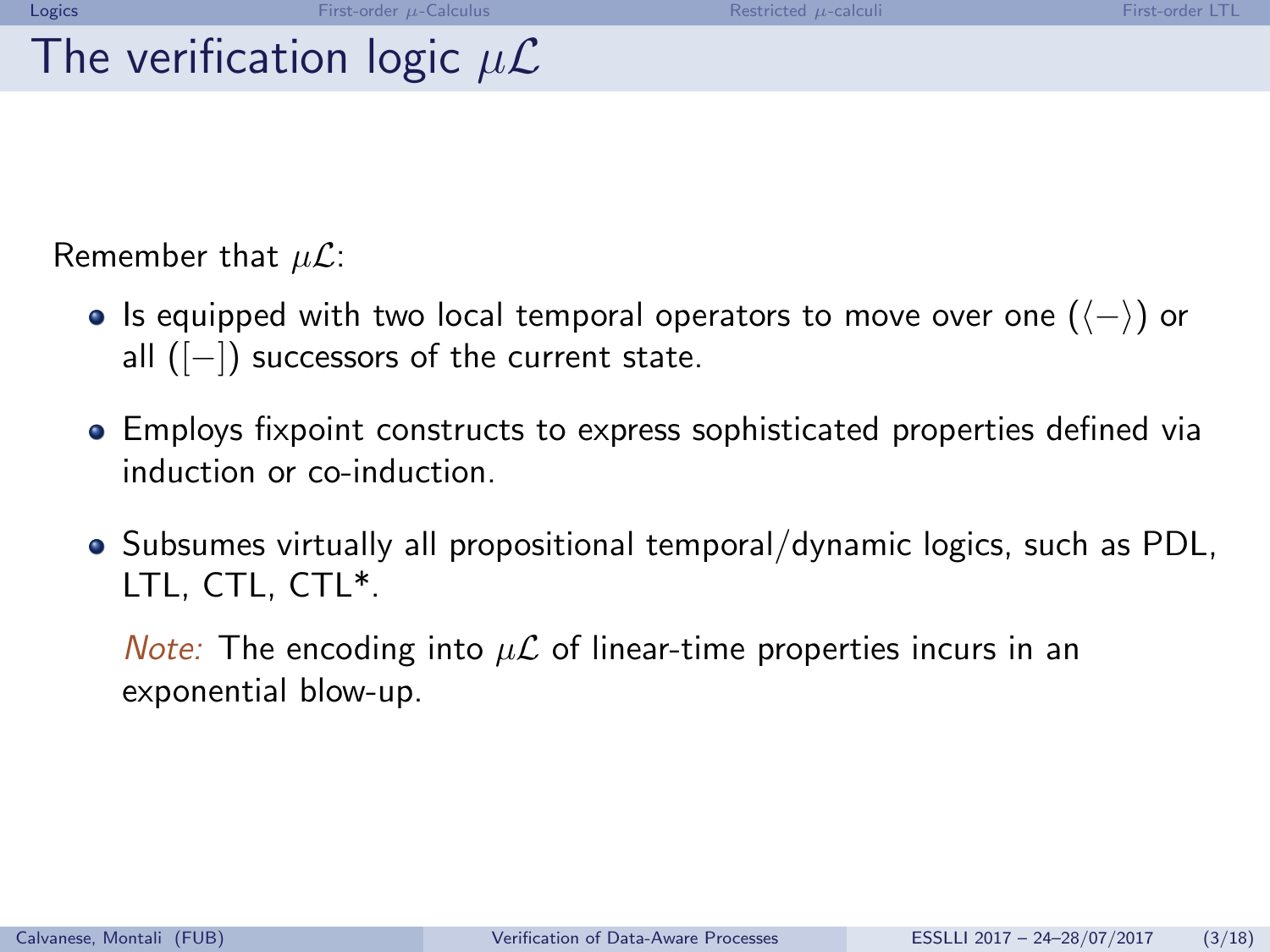## Verification logics for DCDSs

Propositional temporal logics do not suffice!

We need first-order temporal logics:

- To inspect data: FO queries
- To capture system dynamics: temporal modalities
- To track the evolution of objects: FO quantification across states

Example:

It is always the case that every order is eventually either cancelled or paid.

 $\mathbf{G}(\forall x. Order(x) \rightarrow \mathbf{F}(State(x, \text{cancelled}) \vee State(x, \text{paid})))$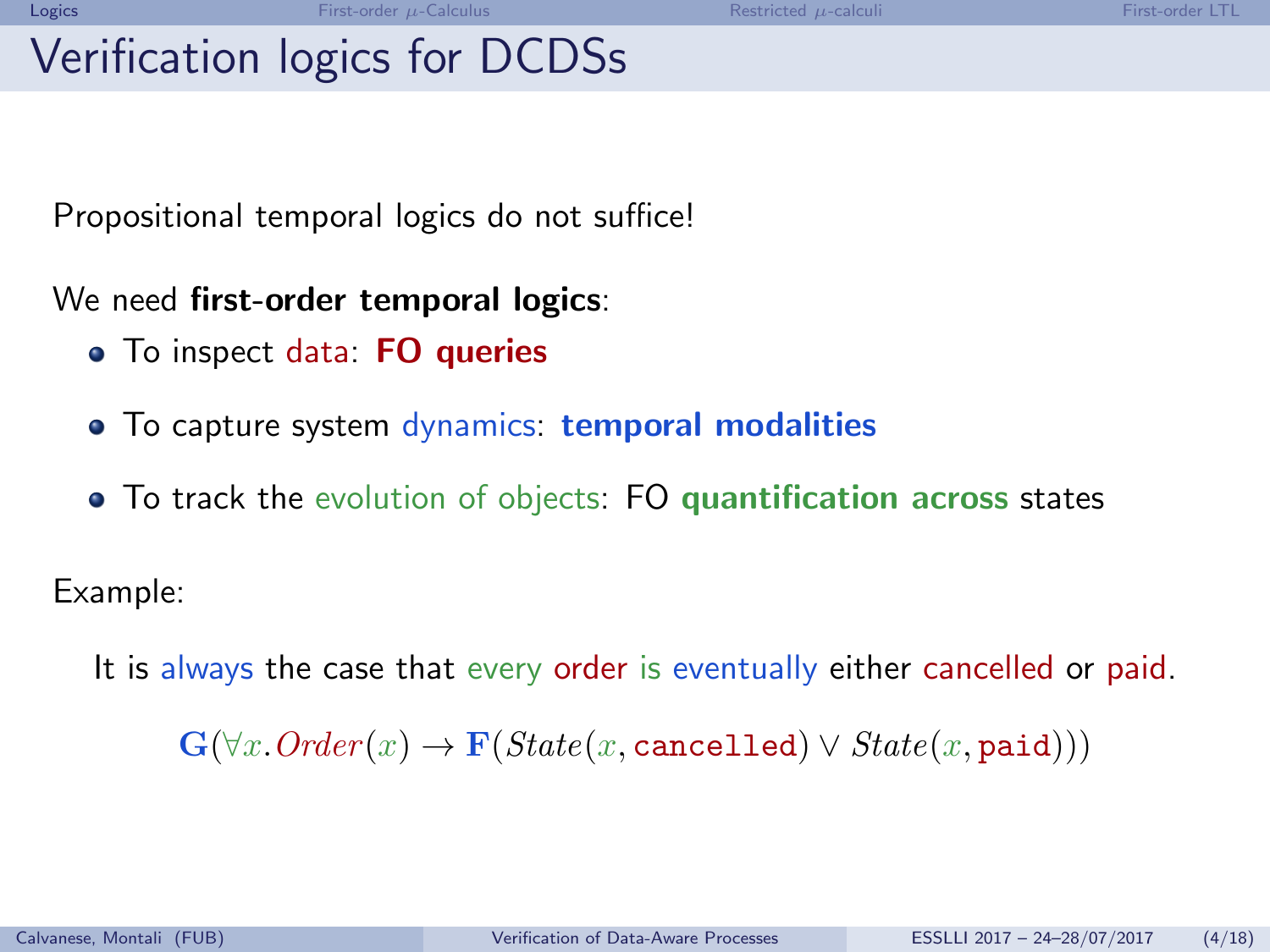<span id="page-5-0"></span>

| Logics  | First-order $\mu$ -Calculus | Restricted $\mu$ -calculi | First-order LTL |
|---------|-----------------------------|---------------------------|-----------------|
| Outline |                             |                           |                 |

- 2 [First-order](#page-5-0)  $\mu$ -Calculus
- [History and Persistence-Preserving](#page-9-0)  $\mu$ -Calculus

**[First-order Linear Temporal Logics](#page-13-0)**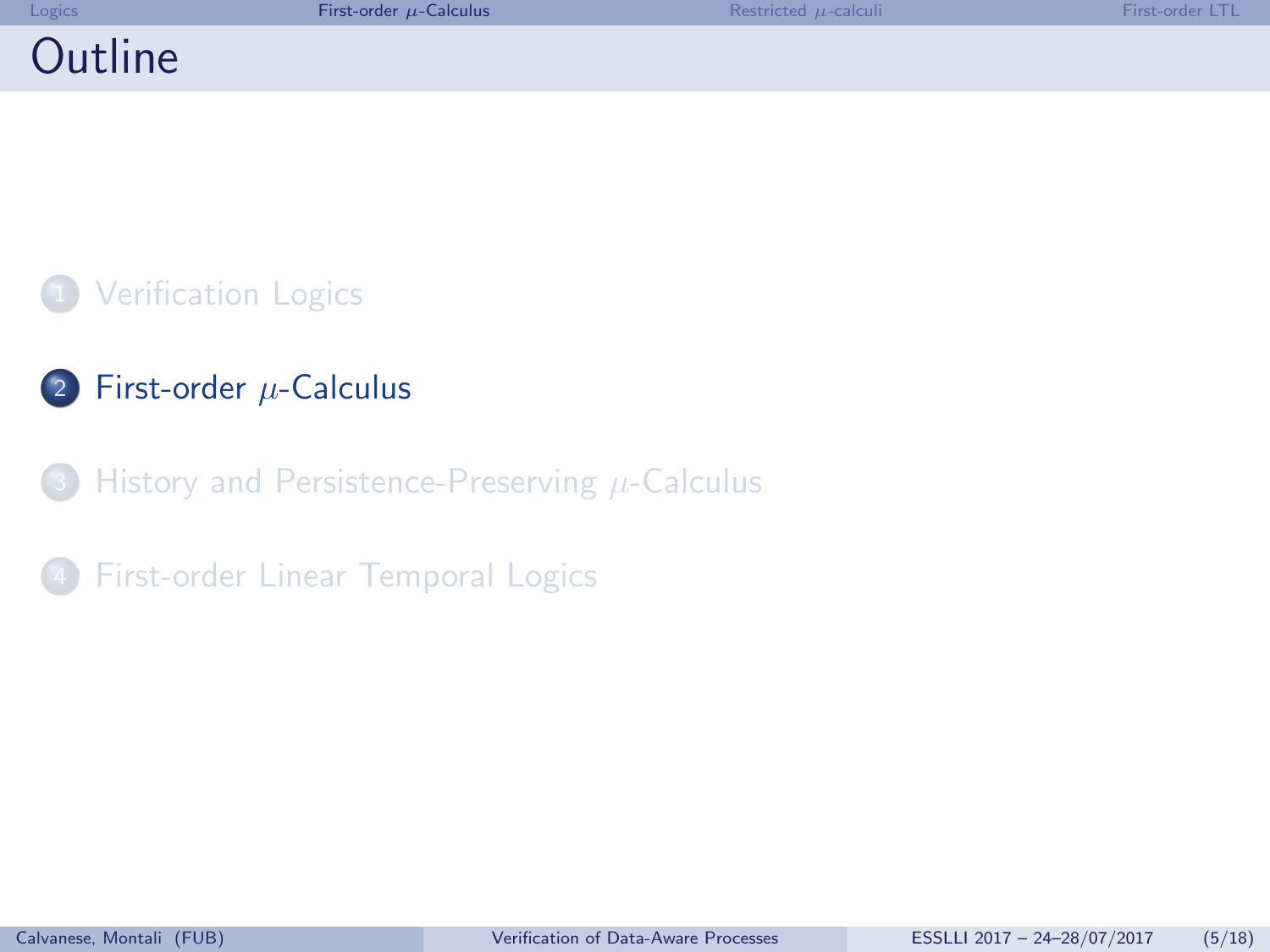# First-order  $\mu$ -calculi for DCDSs

We employ variants of **first-order**  $\mu$ -**calculus** ( $\mu$  $\mathcal{L}_{FO}$ ):

 $\Phi$  ::=  $Q$  |  $\neg \Phi$  |  $\Phi_1 \wedge \Phi_2$  |  $\exists x.\Phi$  |  $\langle - \rangle \Phi$  | Z |  $\mu Z.\Phi$ 

- Extends the propositional  $\mu$ -calculus  $\mu\mathcal{L}$  with first-order quantification.
- The first-order quantifiers range over all objects in the transition system (and not only over those in the current state or in the current run). LTL PDL CTL



We also adopt the standard abbreviations, including:

$$
\bullet \,\, [\mathord{-}] \Phi \,\, \text{ for } \,\, \neg \langle \mathord{-} \rangle \neg \Phi
$$

 $\bullet$   $\nu Z.\Phi$  for  $\neg \mu Z.\Phi_{[Z/\neg Z]}$ 

#### Example

 $\forall x.$ Student $(x) \rightarrow \mu Z.((\exists y.$ Graduate $(x, y)) \vee \langle -\rangle Z)$ 

For each student  $x$  (in the current state), there exists an evolution that eventually leads to the graduation of x (with some final mark  $y$ ).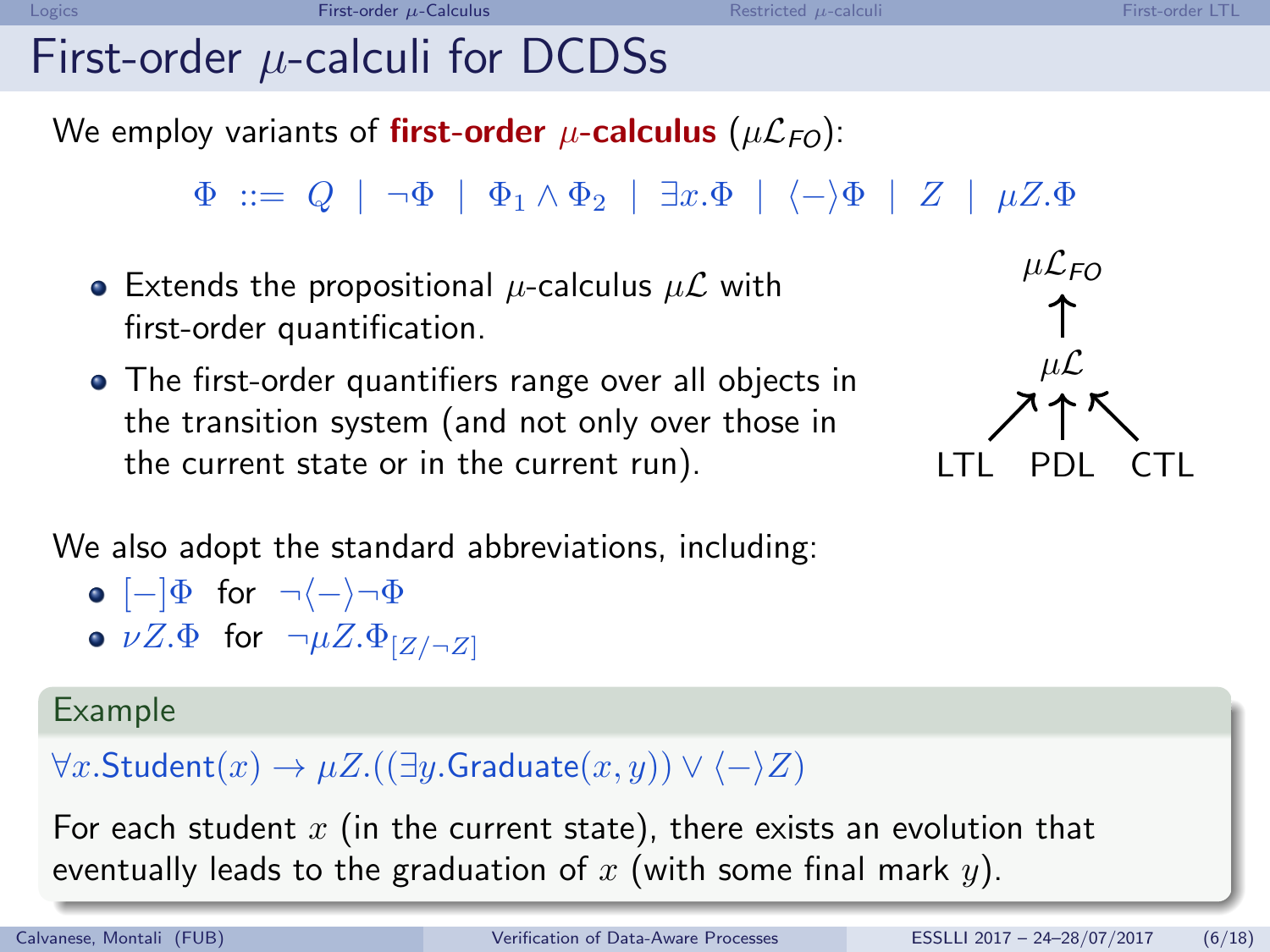# Semantics of  $\mu\mathcal{L}_{FO}$

 $\mu\mathcal{L}_{FO}$  formulae: interpreted over RTS  $\Upsilon = \langle \Delta, \mathcal{R}, S, s_0, db, \Rightarrow \rangle$ , using valuations:

- $\bullet$  v: individual variable valuation mapping each individual variable x to a value in ∆.
- $V$ : predicate variable valuation, parameterized by v, and mapping each predicate variable Z to a subset  $V(v, Z)$  of S.

Evaluation of a  $\mu\mathcal{L}_{FO}$  formula  $\Phi$  over  $\Upsilon$ : given by an **extension function**  $(\Phi)_{(v,V)}^{\Upsilon}$  mapping  $\Phi$  to the set of states in  $S$  where  $\Phi$  holds.

$$
(\varphi)_{(v,V)}^{\Upsilon} = \{s \mid s \in S \text{ and } \langle db(s), v \rangle \models \varphi\}
$$
\n
$$
(\neg \Phi)_{(v,V)}^{\Upsilon} = S \setminus (\Phi)_{(v,V)}^{\Upsilon}
$$
\n
$$
(\Phi_1 \land \Phi_2)_{(v,V)}^{\Upsilon} = (\Phi_1)_{(v,V)}^{\Upsilon} \cap (\Phi_2)_{(v,V)}^{\Upsilon}
$$
\n
$$
(\exists x. \Phi)_{(v,V)}^{\Upsilon} = \{s \in S \mid \exists d \in \Delta.s \in (\Phi)_{(v,V)}^{\Upsilon} \cup [\exists d] \}
$$
\n
$$
(\langle -\rangle \Phi)_{(v,V)}^{\Upsilon} = \{s \in S \mid \exists s' \in S.s \Rightarrow s' \text{ and } s' \in (\Phi)_{(v,V)}^{\Upsilon} \}
$$
\n
$$
(Z)_{(v,V)}^{\Upsilon} = V(v, Z)
$$
\n
$$
(\mu Z. \Phi)_{(v,V)}^{\Upsilon} = \bigcap \{\mathcal{E} \subseteq S \mid (\Phi)_{(v,V)}^{\Upsilon} \cup [\forall z/\mathcal{E}] \subseteq \mathcal{E}\}
$$
\n
$$
\bigcap_{\text{Calkanese, Montali (FUB)} \text{Calka-Avare Processes}} \bigcap_{\text{Datala-Avare Processes}} \bigcap_{\text{Datala-Avare Processes}} \bigcap_{\text{DSELa-Avare} \text{CALa-Avare}} \bigcap_{\text{DISTLLa 2017 - 24-28/07/2017}} \bigcap_{(7/18) \text{CALa}} \bigcap_{\text{DISTLLa 2017 - 24-28/07/2017}} \bigcap_{(7/18) \text{CALa-Avare}
$$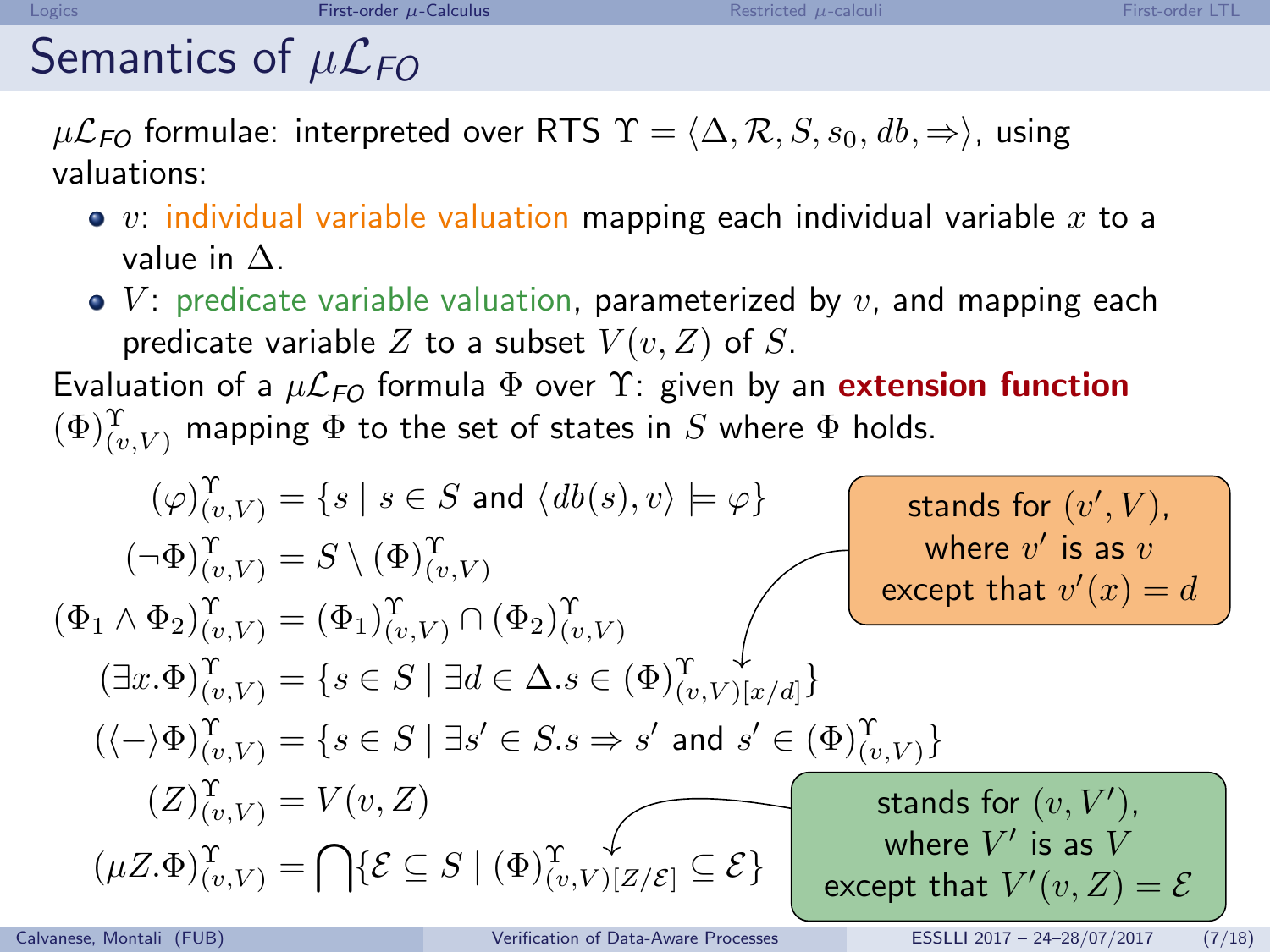# Model checking  $\mu\mathcal{L}_{FO}$

When the  $\mu{\cal L}_{FO}$  formula  $\Phi$  is closed,  $(\Phi)_{(v,V)}^{\Upsilon}$  does not depend on the valuations v and V, and we simply denote it as  $(\Phi)^{\Upsilon}$ .

### Model checking an RTS

Input:

- an RTS  $\Upsilon = \langle \Delta, \mathcal{R}, S, s_0, db, \Rightarrow \rangle$
- a closed  $\mu$  $\mathcal{L}_{FO}$  formula  $\Phi$

Output: yes, iff  $s_0 \in (\Phi)^{\Upsilon}$ 

In this case, we write  $\Upsilon = \Phi$ .

### Model checking a DCDS

Input:

- $\bullet$  a DCDS  $\mathcal{X}$
- a closed  $\mu$  $\mathcal{L}_{FO}$  formula  $\Phi$

Output: yes, iff  $\Upsilon_{\mathcal{X}} \models \Phi$ 

In this case, we write  $\mathcal{X} = \Phi$ .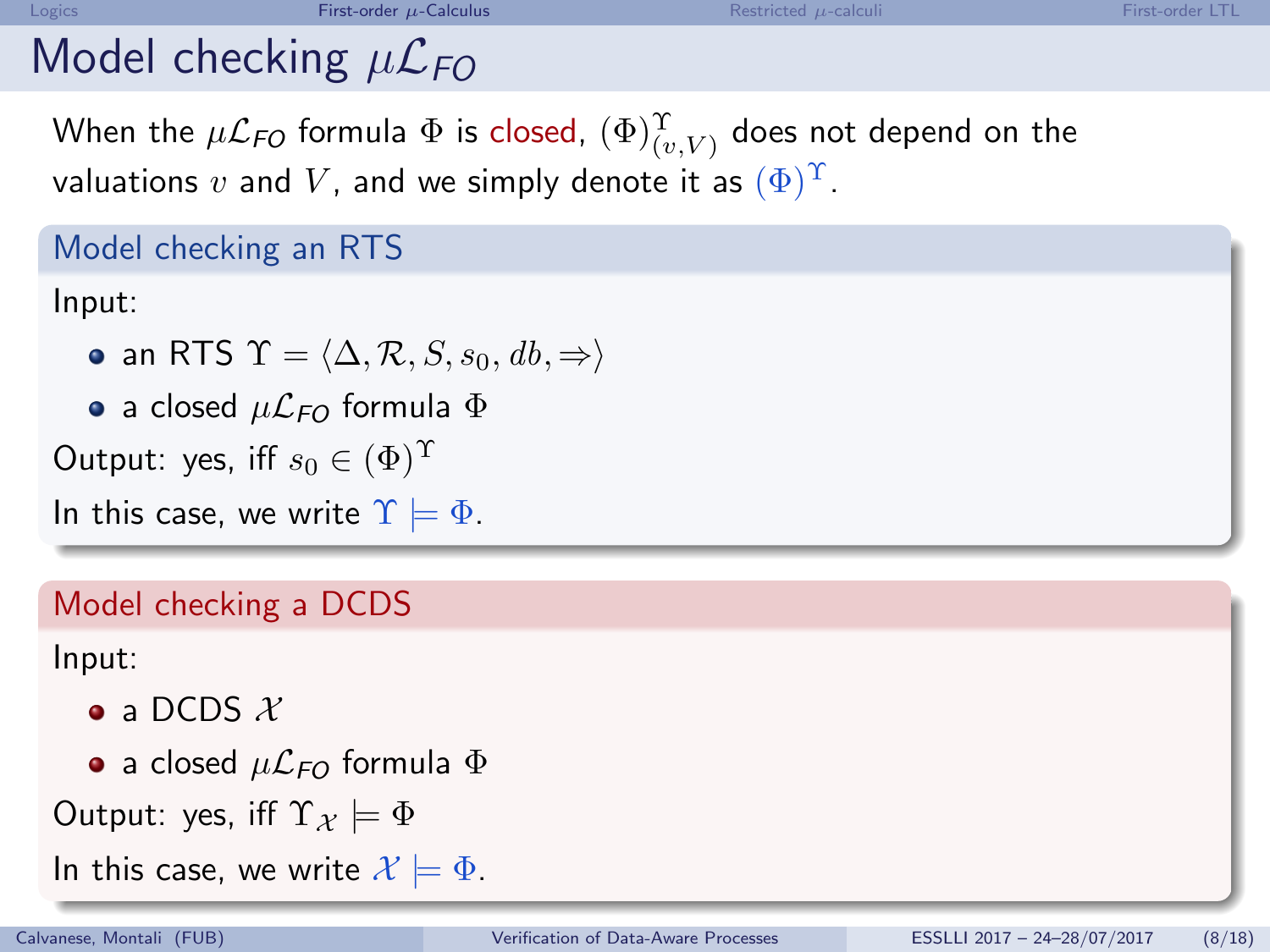<span id="page-9-0"></span>

| Logics  | First-order $\mu$ -Calculus | Restricted $\mu$ -calculi | First-order ITI |
|---------|-----------------------------|---------------------------|-----------------|
| Outline |                             |                           |                 |

- [First-order](#page-5-0)  $\mu$ -Calculus
- 3 [History and Persistence-Preserving](#page-9-0)  $\mu$ -Calculus

**[First-order Linear Temporal Logics](#page-13-0)**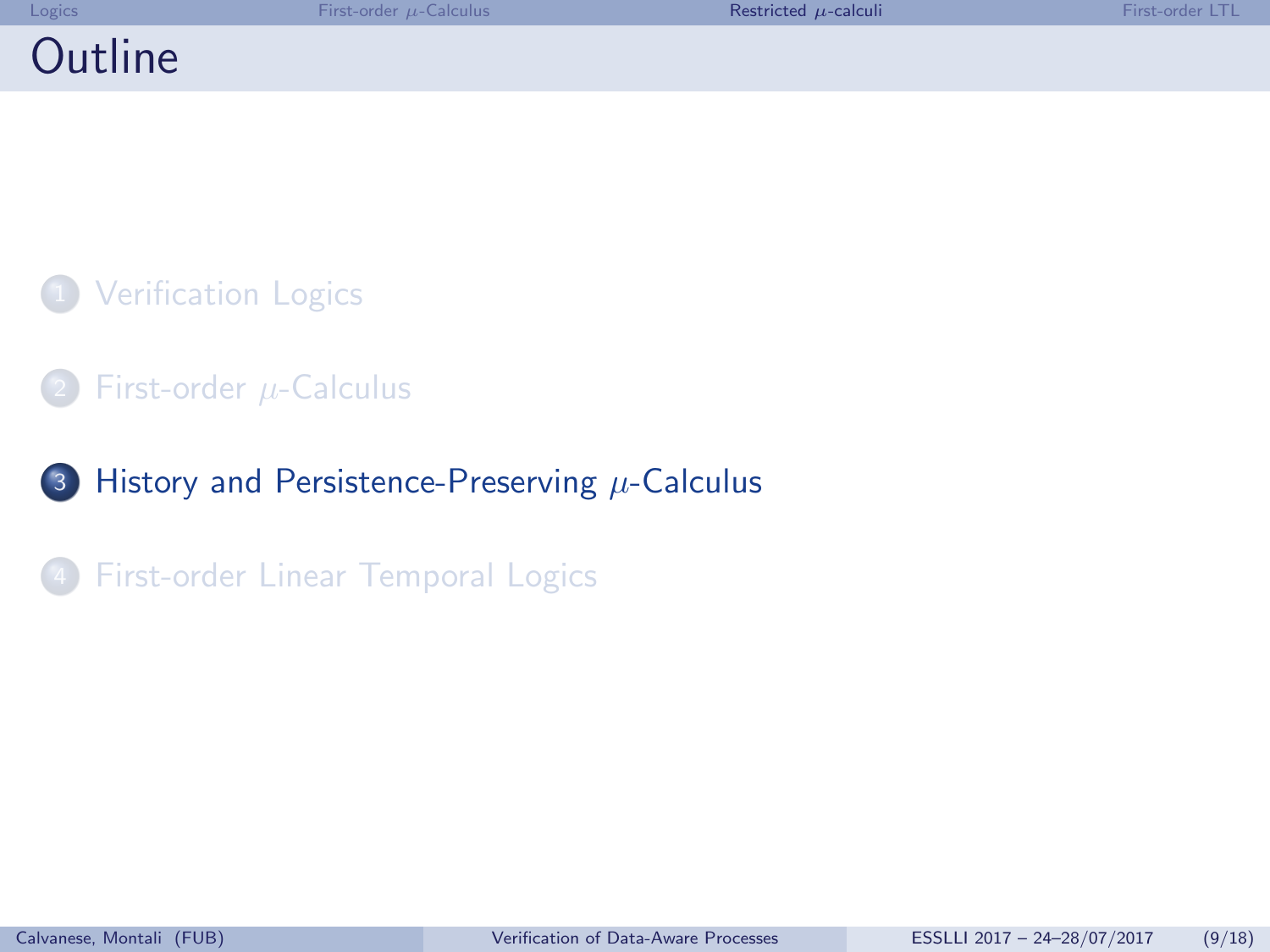# History-preserving  $\mu$ -calculus  $(\mu \mathcal{L}_A)$

Active-domain quantification: restricted to those individuals present in the current database.

> $\exists x.\Phi \qquad \rightsquigarrow \qquad \exists x.\text{LIVE}(x) \land \Phi$  $\forall x.\Phi \qquad \rightsquigarrow \qquad \forall x.\text{LIVE}(x) \rightarrow \Phi$



where  $LIVE(x)$  states that x is present in the current active domain (easily expressible in FO).  $\overline{C}$   $\overline{C}$   $\overline{C}$   $\overline{C}$   $\overline{C}$   $\overline{C}$   $\overline{C}$   $\overline{C}$   $\overline{C}$   $\overline{C}$   $\overline{C}$   $\overline{C}$   $\overline{C}$   $\overline{C}$   $\overline{C}$   $\overline{C}$   $\overline{C}$   $\overline{C}$   $\overline{C}$   $\overline{C}$   $\overline{C$ 

*Note:*  $\mu\mathcal{L}_A$  is a syntactic restriction of  $\mu\mathcal{L}_{FO}$ .

### Example

```
\nu W.(\forall x \text{.LIVE}(x) \land \mathsf{Student}(x) \rightarrow\mu Z.(\exists y. \text{LIVE}(y) \land \text{Graduate}(x, y) \lor \langle -\rangle Z) \land [-|W|]
```
Along every path, it is always true, for each student x, that there exists an evolution eventually leading to a graduation of the student (with some final mark  $y$ ).

Note: No guarantee that all such students graduate within the same run.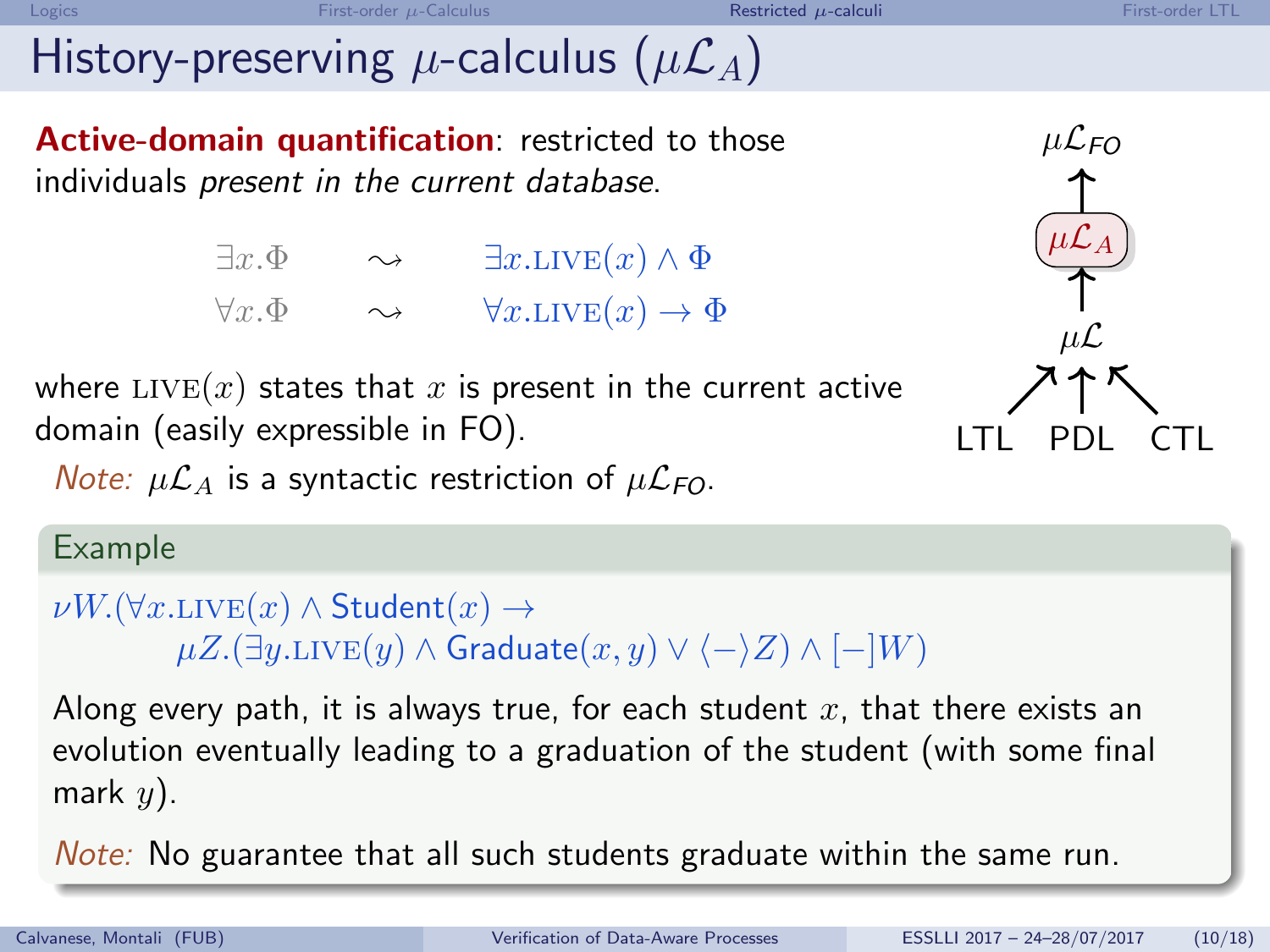## Persistence-preserving  $\mu$ -calculus ( $\mu\mathcal{L}_P$ )

In some cases, objects maintain their identity only if they **persist** in the active domain (cf. business artifacts and their IDs).



Note:  $\mu \mathcal{L}_P$  is a syntactic restriction of  $\mu \mathcal{L}_A$ .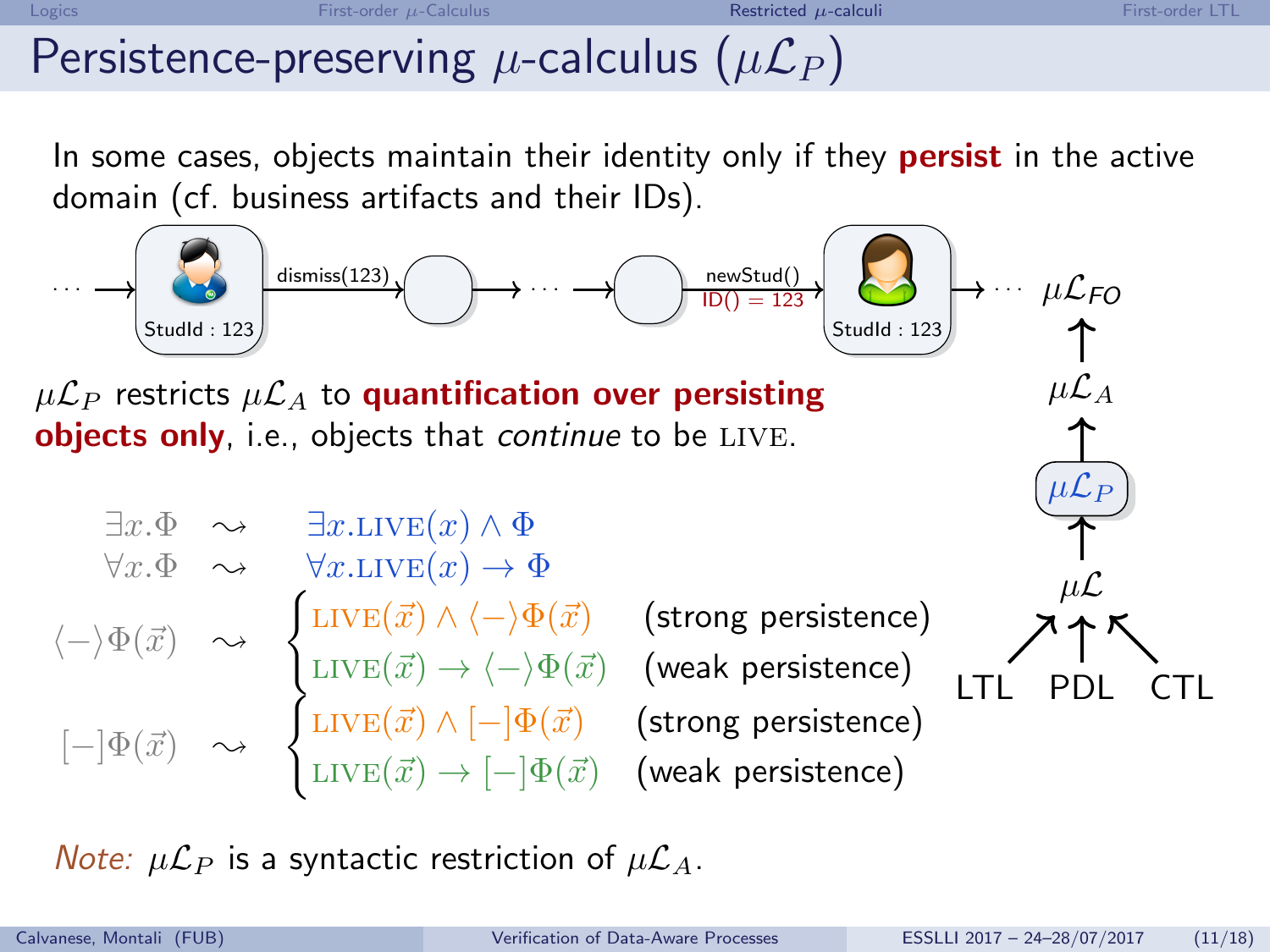| ÷ |   |  |
|---|---|--|
| ٠ | ۰ |  |

### Strong vs. weak persistence

Strong persistence: property falsified by an object that disappears

 $\nu W.(\forall x \text{.LIVE}(x) \land \mathsf{Student}(x) \rightarrow$  $\mu Z.(\exists y. \text{LIVE}(y) \land \text{Graduate}(x, y) \lor (\text{LIVE}(x) \land \langle - \rangle Z)) \land [-|W)$ 

Along every path, it is always true, for each student  $x$ , that there exists an evolution in which  $x$  persists in the database until she eventually graduates.

Weak persistence: property verified by an object that disappears

 $\nu W.(\forall x \text{.LIVE}(x) \land \mathsf{Student}(x) \rightarrow$  $\mu Z.(\exists y. \text{LIVE}(y) \land \text{Graduate}(x, y) \lor (\text{LIVE}(x) \rightarrow \langle - \rangle Z)) \land [-|W)$ 

Along every path, it is always true, for each student  $x$ , that there exists an evolution in which either x does not persist, or she eventually graduates.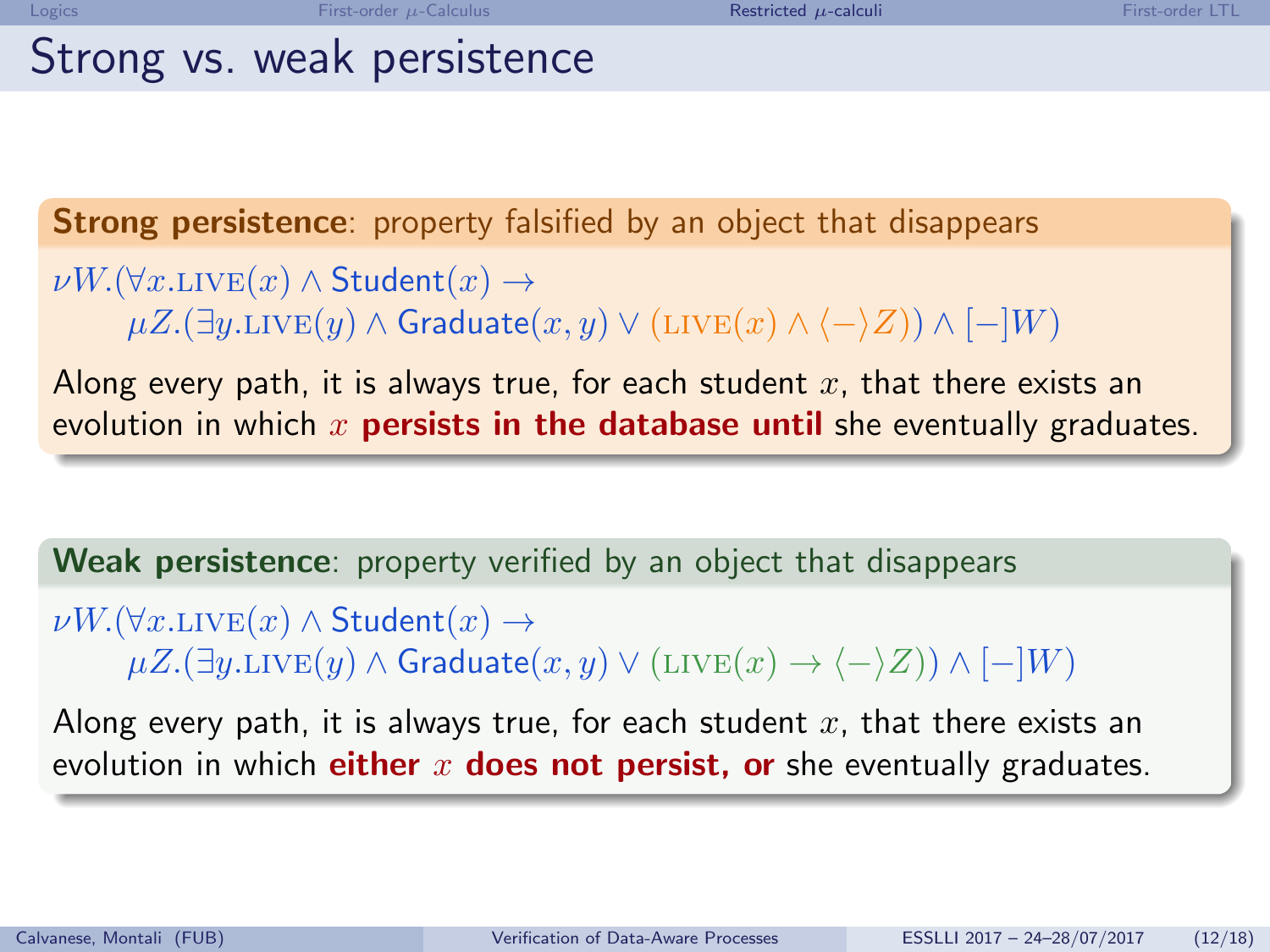<span id="page-13-0"></span>

| Logics  | First-order $\mu$ -Calculus | Restricted $\mu$ -calculi | First-order ITI |
|---------|-----------------------------|---------------------------|-----------------|
| Outline |                             |                           |                 |

- [First-order](#page-5-0)  $\mu$ -Calculus
- [History and Persistence-Preserving](#page-9-0)  $\mu$ -Calculus
- <sup>4</sup> [First-order Linear Temporal Logics](#page-13-0)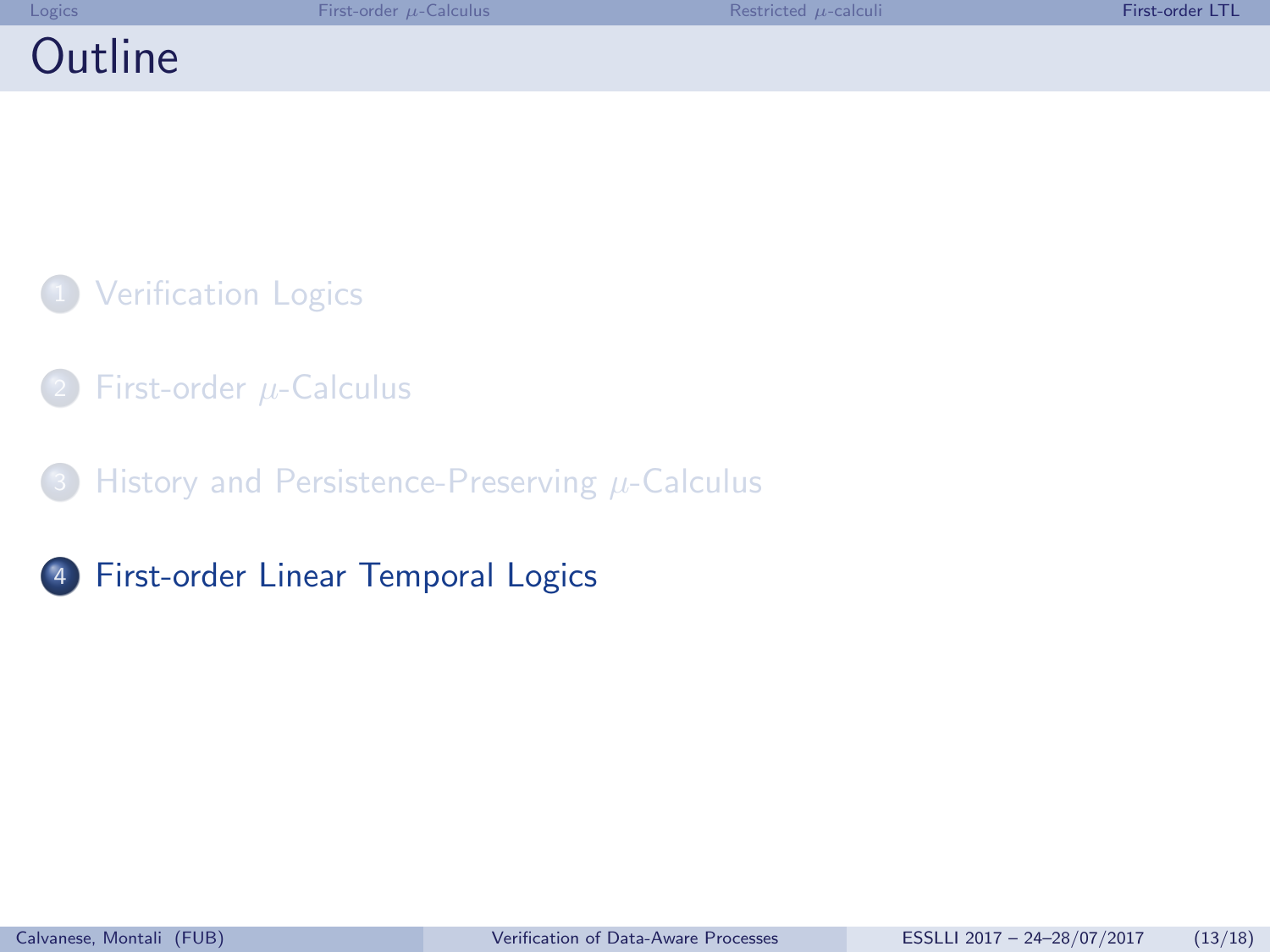## First-order linear temporal logics for DCDSs

LTL-FO extends propositional LTL with the possibility of querying the system states using first-order formulas with quantification across:

```
\Phi ::= \varphi \mid \neg \Phi \mid \Phi_1 \wedge \Phi_2 \mid \exists x . \Phi \mid \mathbf{X} \Phi \mid \Phi_1 \mathbf{U} \Phi_2
```
We also adopt the standard abbreviations, including:

- $\bullet$  F  $\Phi$  for true U  $\Phi$  ( $\Phi$  holds in the future)
- $\bullet$  G  $\Phi$  for  $\neg$  F $\neg$  $\Phi$  ( $\Phi$  holds globally)

### Example

 $\forall x.\mathsf{Student}(x) \rightarrow \mathbf{F} \exists y.\mathsf{Graduate}(x,y)$ 

For each student x (in the current state), x will graduate sometimes in the future (with some final mark  $y$ ).

Note: all encountered students graduate within the same run.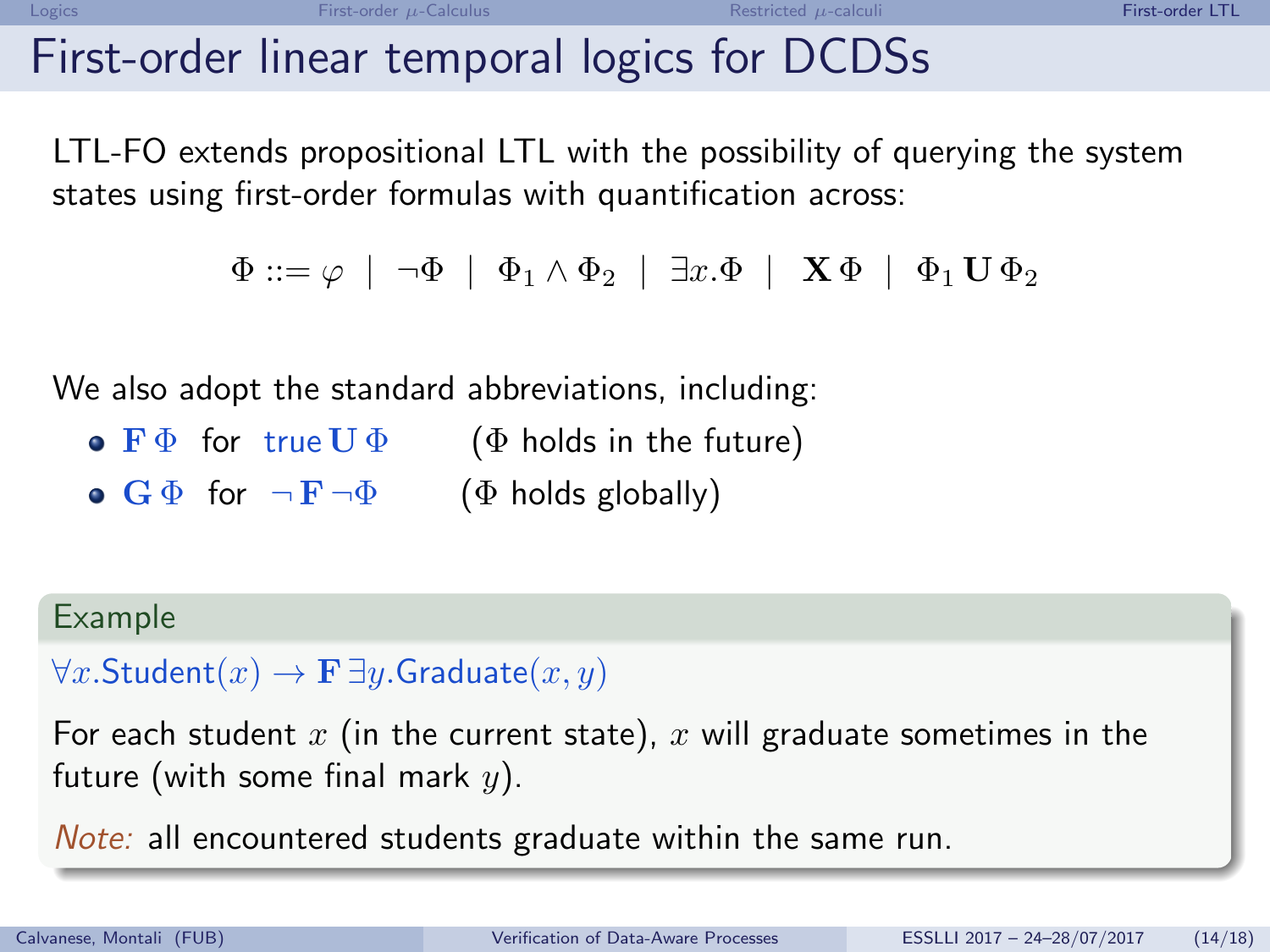## Semantics of LTL-FO

Formulae of LTL-FO<sub>A</sub> are interpreted over the infinite runs of a given **serial** RTS  $\Upsilon = \langle \mathcal{R}, S, s_0, db, \Rightarrow \rangle$ .

• Serial RTS: every state has at least one successor state.

### An (infinite) run  $\tau$  over  $\Upsilon$

is an infinite sequence  $s_0s_1 \cdots$  of states in S, where the first state of the sequence corresponds to the initial state of  $\Upsilon$ , and for every  $i \in \mathbb{N}$ , it is true that  $s_i \Rightarrow s_{i+1}$ . Given  $j \in \mathbb{N}$ , by  $\tau(j)$  we denote the j-th state  $s_j$  of  $\tau$ .

We inductively define when  $\tau$  satisfies an LTL-FO<sub>A</sub> formula  $\Phi$  at position i under v, written  $\langle \tau, i, v \rangle \models_{\text{LTL}} \Phi$ 

 $\langle \tau, i, v \rangle \models_{\text{LTL}} \varphi$  if  $\langle db(\tau(i)), v \rangle \models \varphi$  $\langle \tau, i, v \rangle \models_{\text{LTL}} \neg \Phi$  if it is not the case that  $\langle \tau, i, v \rangle \models_{\text{LTL}} \Phi$  $\langle \tau, i, v \rangle \models_{\text{LTL}} \Phi_1 \wedge \Phi_2$  if  $\langle \tau, i, v \rangle \models_{\text{LTL}} \Phi_1$  and  $\langle \tau, i, v \rangle \models_{\text{LTL}} \Phi_2$  $\langle \tau, i, v \rangle \models_{\text{LTL}} \exists x.\Phi$  if there exists  $d \in \Delta$ such that  $\langle \tau, i, v[x/d] \rangle \models_{\text{LTL}} \Phi$  $\langle \tau, i, v \rangle \models_{\text{LTL}} \mathbf{X} \Phi$  if  $\langle \tau, i + 1, v \rangle \models_{\text{LTL}} \Phi$  $\langle \tau, i, v \rangle \models_{\text{LTL}} \Phi_1 \mathbf{U} \Phi_2$  if there exists  $k \geq i$  such that  $\langle \tau, k, v \rangle \models_{\text{LTL}} \Phi_2$ and for every j, if  $i \leq j < k$  then  $\langle \tau, j, v \rangle \models_{\text{LTL}} \Phi_1$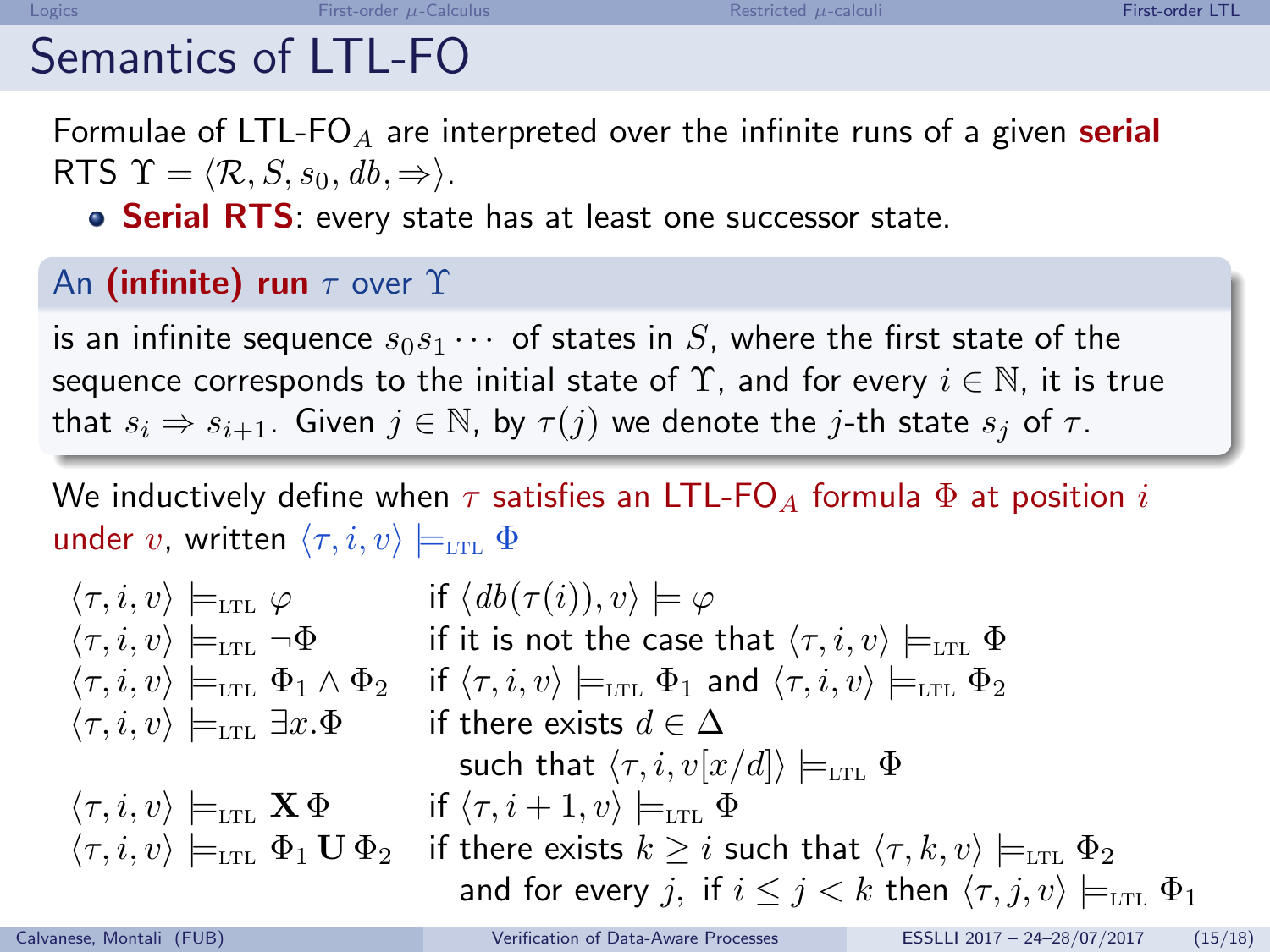# Model checking LTL-FO

When the LTL-FO formula  $\Phi$  is closed, the satisfaction relation does not depend on the valuation v, and we simply denote satisfaction as  $\langle \tau, i \rangle \models_{\text{LTL}} \Phi$ .

### LTL model checking an RTS

Input:

- an RTS  $\Upsilon = \langle \Delta, \mathcal{R}, S, s_0, db, \Rightarrow \rangle$
- a closed LTL-FO formula Φ

Output: yes, iff for every run  $\tau$  over  $\Upsilon$ ,  $\langle \tau, 0 \rangle \models_{\text{LTL}} \Phi$ .

In this case, we write  $\Upsilon \models_{\text{LTL}} \Phi$ .

### LTL Model checking a DCDS

Input:

- $\bullet$  a DCDS  $\mathcal{X}$
- a closed LTL-FO formula Φ
- Output: yes, iff  $\Upsilon_{\mathcal{X}} \models_{\text{LTL}} \Phi$ .

In this case, we write  $\mathcal{X} \models_{\text{LTL}} \Phi$ .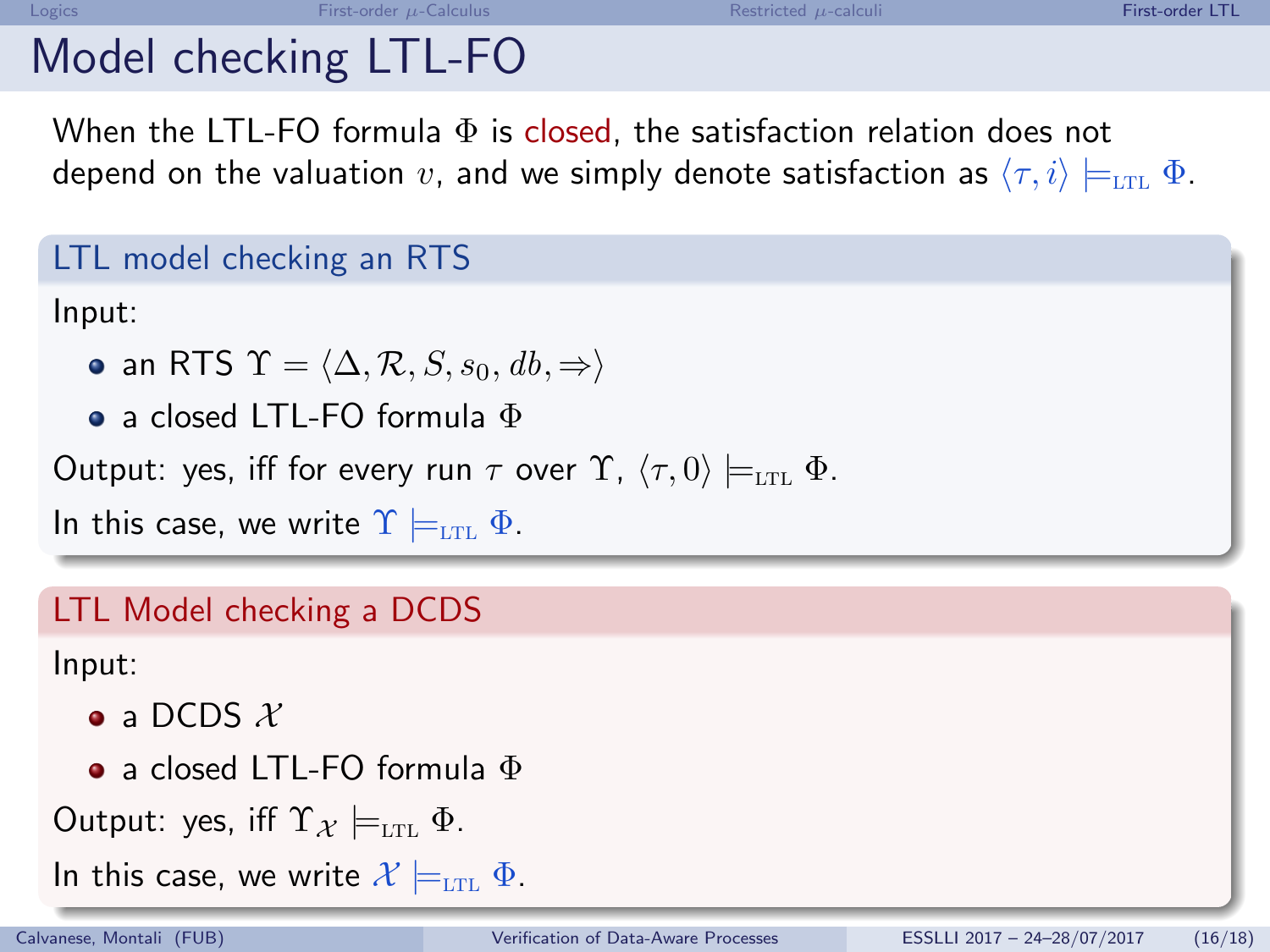LTL

## First-order LTL with restricted quantification

History-preserving quantification: LTL-FO $_A$ FO quantification ranges over current active domain only:  $\exists x.\Phi \quad \rightarrow \quad \exists x.\text{LIVE}(x) \land \Phi$  $\forall x.\Phi \rightarrow \forall x.\text{LIVE}(x) \rightarrow \Phi$ Example:  $\forall x. \text{LIVE}(x) \land \text{Customer}(x) \rightarrow \mathbf{F} \text{Gold}(x)$ Persistence-preserving quantification:  $LTL-FO<sub>P</sub>$ FO quantification ranges over persisting individuals only.  $\exists x.\Phi \sim \exists x.\text{LIVE}(x) \wedge \Phi$  $\forall x.\Phi \sim \forall x.\text{LIVE}(x) \rightarrow \Phi$  $\mathbf{X} \Phi(\vec{x}) \sim$  $\int$ LIVE $(\vec{x}) \wedge \mathbf{X} \Phi(\vec{x})$  (strong persistence) LIVE $(\vec{x}) \rightarrow \mathbf{X} \, \Phi(\vec{x})$  (weak persistence)  $\Phi_1 \mathbf{U} \Phi_2(\vec{x}) \sim$  $\int$ (LIVE( $\vec{x}$ )  $\wedge$   $\Phi$ <sub>1</sub>) **U**  $\Phi$ <sub>2</sub>( $\vec{x}$ ) (s.p.)  $(\text{LIVE}(\vec{x}) \wedge \Phi_1) \mathbf{U} (\text{LIVE}(\vec{x}) \rightarrow \Phi_2(\vec{x}))$  (w.p.) LTL-FO LTL-FO $_A$  $LTL-FO<sub>P</sub>$ 

Example:  $\forall x.(\text{LIVE}(x) \land \text{Gold}(x)) \rightarrow \neg(\text{LIVE}(x) \cup \neg \text{Gold}(x))$